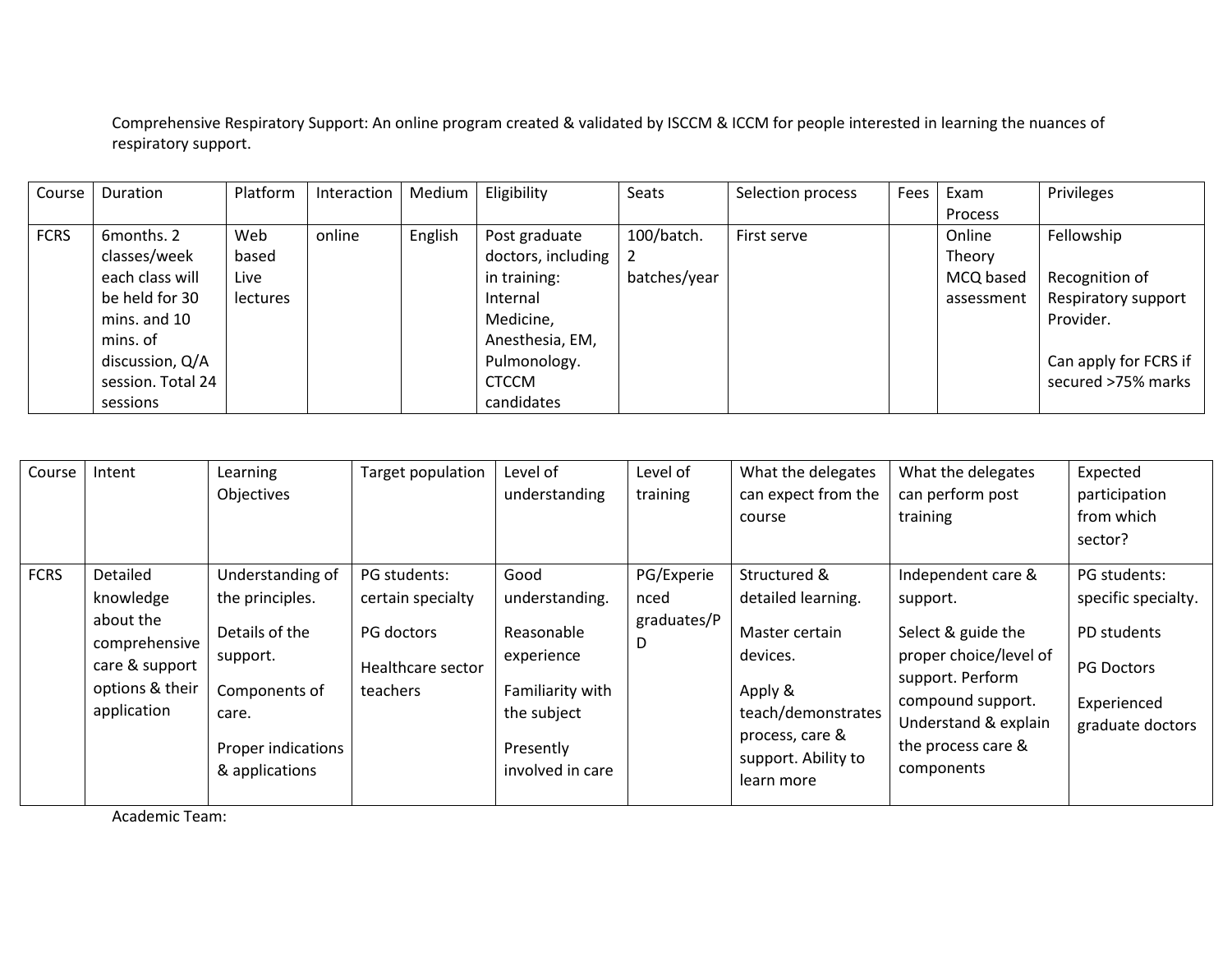- Patron
- Course Advisory
- Course Director
- Course Facilitator
- Faculty: Core Knowledge Leaders. Allied Specialists
- Moderator: For individual sessions
- Selection board: Board of 3 members & Course Coordinators
- Trainers
- Invited international faculty
- Examiners: Theory. Practical
- Tech Experts
- Assigned Mentors

## Patron:

R.C. Mishra & Deepak Govil

Course Director:

Arindam Kar

Chief Course Advisory:

Manish Munjal

Course Facilitation:

Rajesh Pandey & Babu Abraham

Industry support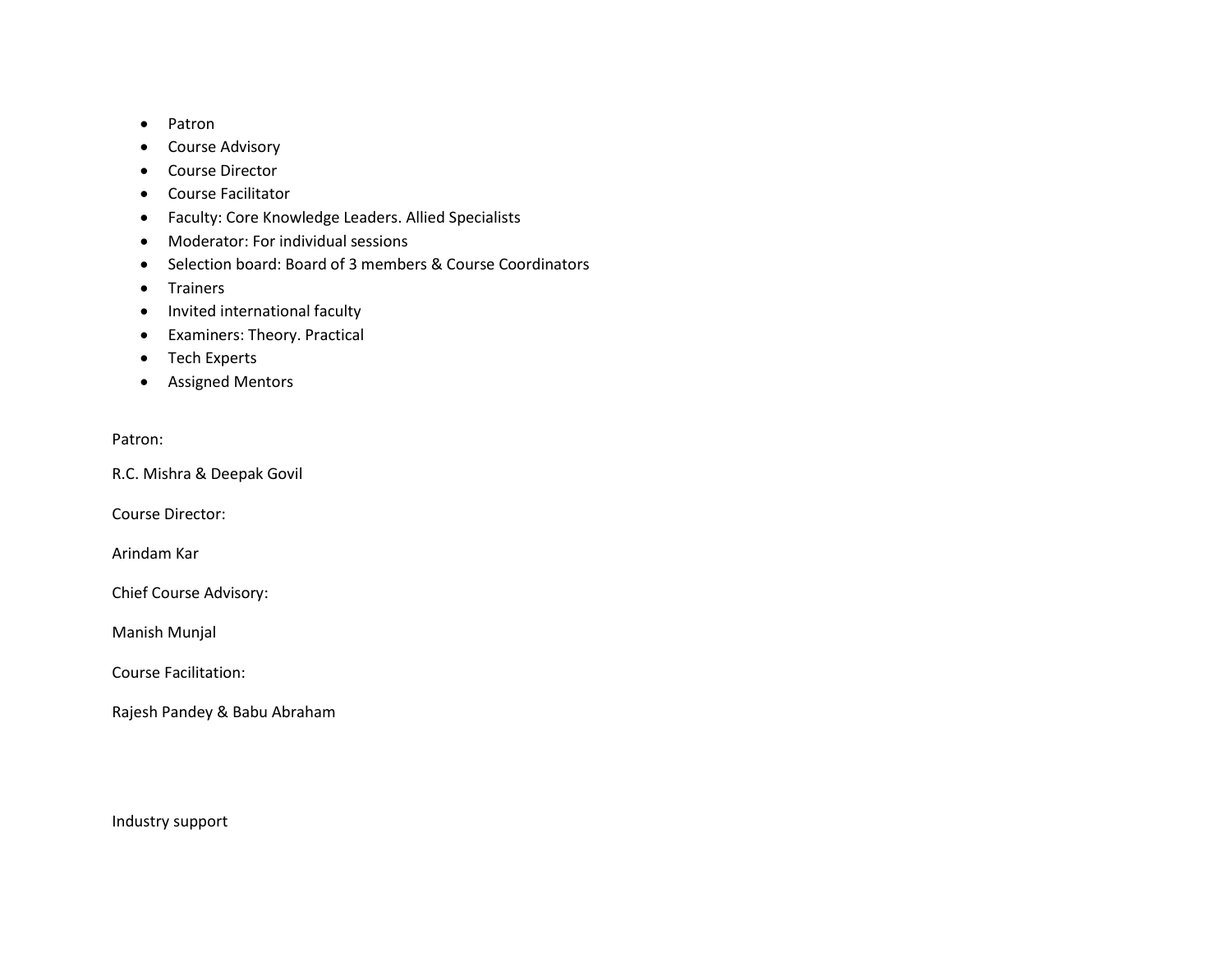- Experts
- International Faculty
- Materials
- Simulators
- Possible academic grant
- Remote Simulation Training

Industry Participation:

- Drager
- GE
- Hamilton
- Fisher & Paykel
- Medtronic
- Philips
- Mindray
- Resmed
- Pneumocare

Certification: ISCCM & ICCM

Virtual convocation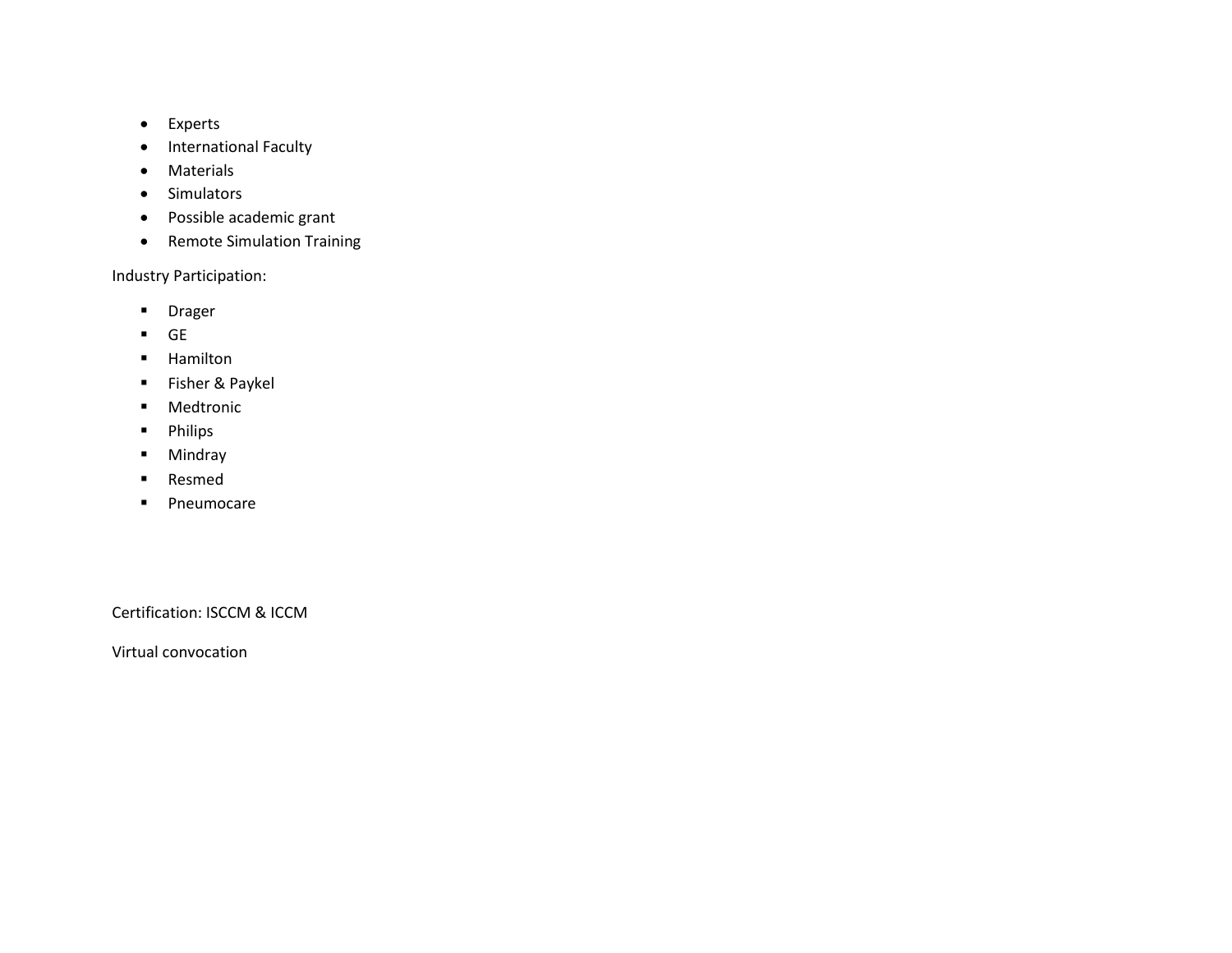Exams:

| Courses     | Exam               | Theory     | Platform | Medium  | Dates      | Pass  | Practical | Eligibility | Format    | Pass      |
|-------------|--------------------|------------|----------|---------|------------|-------|-----------|-------------|-----------|-----------|
|             | Eligibility        |            |          |         |            | marks |           |             |           | marks     |
| <b>FCRS</b> | 70%                | 50         | online   | English | Within 1   | 70%   | <b>NA</b> | <b>NA</b>   | <b>NA</b> | <b>NA</b> |
|             | Attendance         | <b>MCQ</b> |          |         | month of   |       |           |             |           |           |
|             | 70% pre-           | 35 A       |          |         | completion |       |           |             |           |           |
|             | <b>Test Scores</b> | type       |          |         | of course  |       |           |             |           |           |
|             |                    | 15 K       |          |         | May be     |       |           |             |           |           |
|             |                    | type       |          |         | with       |       |           |             |           |           |
|             |                    |            |          |         | Conference |       |           |             |           |           |

Application: online. Within the stipulated time period

Basic requirements: Eligibility. Web connection

Attachments: Proof of Credentials

Selection process: On first cum first serve

Final List: within seven days of last date of submission

Batches/year: 2 per/year for CCRS/DCRS. 1 per year for FCRS

Classes: online. 60 mins. 15 min Q&A.

Time: Every Tuesday 7 to 8 PM

Format: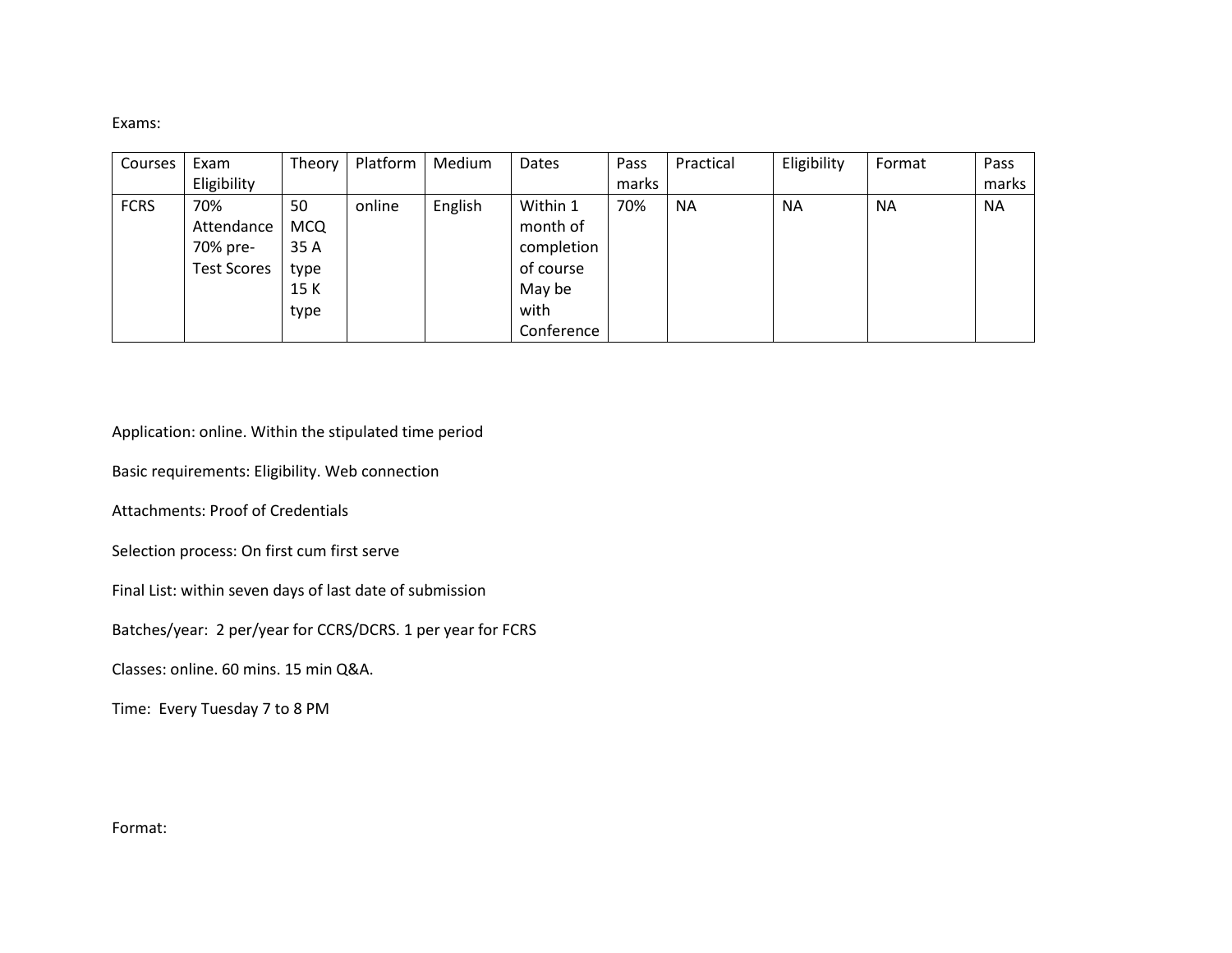- PPT (live/Recorded)
- Interactive sessions
- Expert view
- $\bullet$  Q& A
- Case discussions
- Simulated excercise
- Live demo

## Web requirements

- Basic
- Good connection
- Microsoft Office
- Zoom App

## Academic support & Materials

- Guidance
- Guidelines
- Journal Links
- Learning sites link
- ISCCM own materials
- MCQ support
- Demo videos: links
- Designated Mentors: for fellowship course

Course Fees:

15000INR + GST. All inclusive of Examination Fees

First 100 applicants will be registered for the Inaugural Batch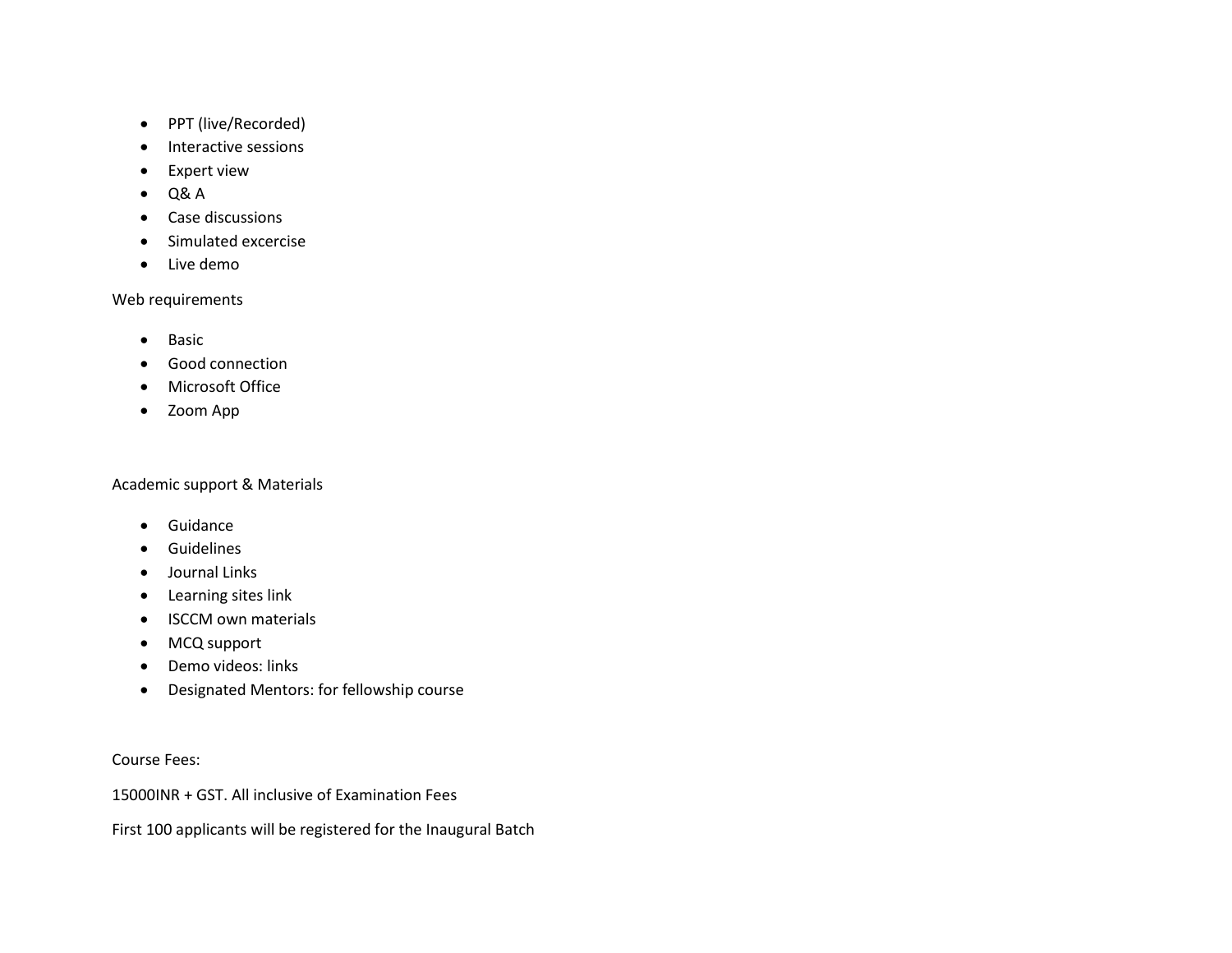Inauguration: Criticare 2022

Course Initiation: July 2022

Modules Outline:

|             | Applied<br>Physiology | Applied<br>Mechanics | Equipments<br>8 devices | Disposables | Gas supply &<br>devices | <b>Mechanistics</b> | Knobology | Maintenance | Sterilisation |
|-------------|-----------------------|----------------------|-------------------------|-------------|-------------------------|---------------------|-----------|-------------|---------------|
| <b>FCRS</b> | detailed              | detailed             | detailed                | detailed    | detailed                | Good<br>knowledge   | detailed  | principles  | outline       |

|             | Introduction | <b>Basic</b> | Advanced        | Modes        | Monitoring | Applied      | Care &        | Escalation   | Weaning   | <b>ECLS</b>  | Case      |
|-------------|--------------|--------------|-----------------|--------------|------------|--------------|---------------|--------------|-----------|--------------|-----------|
|             |              | Settings     | <b>Settings</b> |              |            | Pharmacology | Support       |              | De=escala |              | scenarios |
|             |              |              |                 |              |            |              |               |              | tion      |              |           |
| <b>FCRS</b> | Detailed     | elaborate    | Outline         | <b>Basic</b> | Detailed   | <b>Basic</b> | Proper        | <b>Knows</b> | Detailed  | <b>Basic</b> | varied    |
|             |              |              |                 | detailed     | Functional | Functional   | knowledge &   | when,        |           | mention      |           |
|             |              |              |                 | Advanced:    |            |              | functionality | why &        |           |              |           |
|             |              |              |                 | outline      |            |              |               | what to      |           |              |           |

Modules: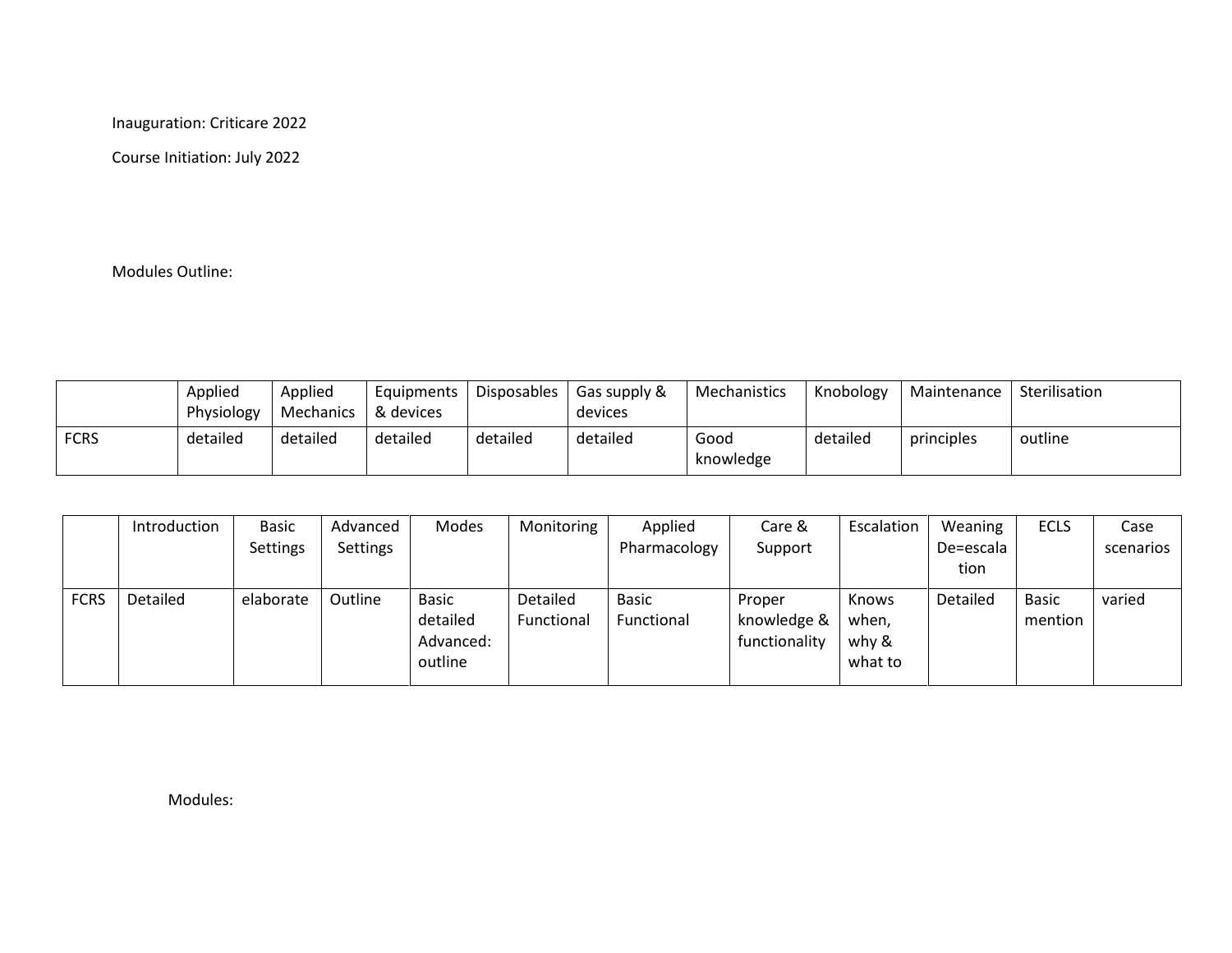| Session 1        | <b>Oxygen Stewardship and devices</b>                                                                                                | <b>Learning objectives</b>                                                                                                                      |
|------------------|--------------------------------------------------------------------------------------------------------------------------------------|-------------------------------------------------------------------------------------------------------------------------------------------------|
| 30 mins          | Assessing the need for oxygen therapy,<br>oxygen stewardship                                                                         | Students will be able to understand<br>precautions and hazards of supplemental<br>oxygen                                                        |
| 30 mins          | High flow and low flow devices                                                                                                       | Students will be able to select delivery<br>approach                                                                                            |
| <b>Session 2</b> | Oxygen stewardship and devices                                                                                                       | <b>Learning objectives</b>                                                                                                                      |
| 30 mins          | Overview of Hyperbaric oxygen therapy and<br>Carbogen therapy                                                                        | Students will be given a basic idea on all the<br>oxygen based therapy, indications,<br>physiologic effects and hazards.                        |
| 30 mins          | Nitric oxide therapy, Helium-oxygen therapy,<br><b>HFNO</b>                                                                          | At the end of session students will be well<br>versed with all oxygen therapy devices and<br>troubleshooting                                    |
| <b>Session 3</b> | Pulse oximetry, Etco2 monitoring, ABG<br>machine                                                                                     | <b>Learning objectives</b>                                                                                                                      |
| 30 mins          | Principle and working, calibration                                                                                                   | Practical demonstration will be done, hands<br>on training and will be able to calibrate and<br>troubleshoot the devices                        |
| 30 mins          | Monitoring normal and abnormal values,<br>understanding graphic representation                                                       | At the end of session students will be well<br>versed with all the monitoring devices and<br>troubleshooting devices, application in the<br>ICU |
| <b>Session 4</b> | <b>Airway Management</b>                                                                                                             | <b>Learning objectives</b>                                                                                                                      |
| 30 mins          | Open and closed suctioning, indications,<br>proper suction pressure, to be well versed<br>with all home and hospital suction devices | Students will be able to properly<br>demonstrate suctioning                                                                                     |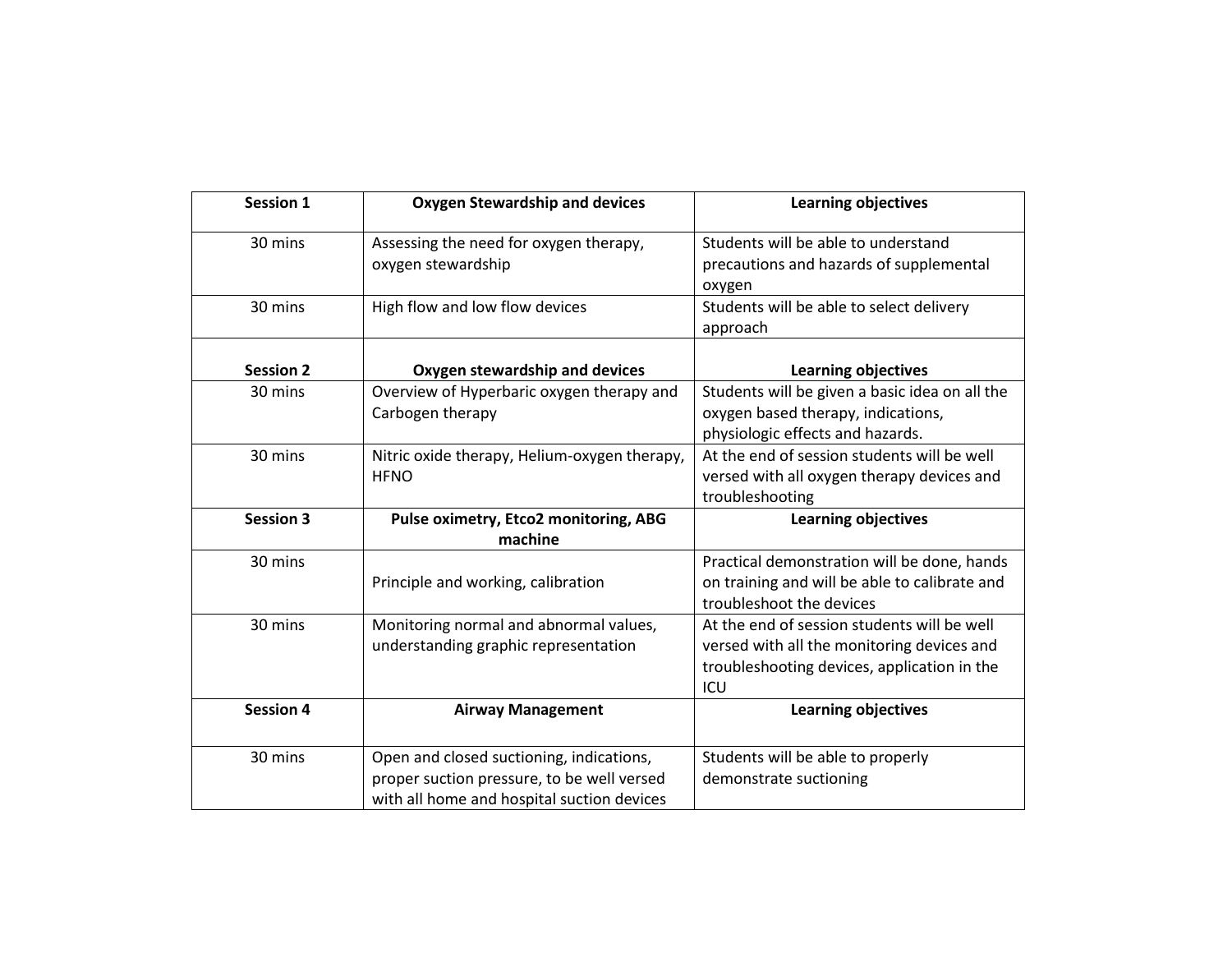| 30 mins           | Caring of endotracheal and tracheostomy       | Students will be able to identify blockages, |
|-------------------|-----------------------------------------------|----------------------------------------------|
|                   | tubes, downsizing of tracheostomy tube,       | preventing tube blockage, inner cannula      |
|                   | capping, usage of speaking valve,             | indication and insertion, downsize and       |
|                   | decannulation                                 | decannulation                                |
| <b>Session 5</b>  | <b>Airway Management</b>                      | <b>Learning objectives</b>                   |
|                   |                                               |                                              |
| 30 mins           | Airway devices (OPA, NPA, supraglottic        | Students will be able to identify and apply  |
|                   | airway), indications and contraindications    | airway devices- practical demonstration      |
| 30 mins           | Well versed with Endotracheal,                | Students will be able to learn about all the |
|                   | Percutaneous tracheostomy,                    | devices and their application                |
|                   | Cricothyroidotomy                             |                                              |
| Session 6         | <b>Introduction to Respiratory mechanics</b>  | <b>Learning objectives</b>                   |
|                   |                                               |                                              |
| 30 mins           | Lung volumes and capacities                   | Basic understanding and application          |
| 30 mins           | <b>Compliance and Resistance</b>              | Understanding of lung function and thereby   |
|                   |                                               | managing patient on ventilator will become   |
|                   |                                               | easier                                       |
| <b>Session 7</b>  |                                               |                                              |
|                   | <b>Introduction to Respiratory mechanics</b>  | <b>Learning objectives</b>                   |
| 1 hour            | Pressure and pressure gradients               | Understanding of pressure changes in lung    |
|                   |                                               | during inspiration and expiration            |
| <b>Session 8</b>  | <b>Introduction to Mechanical Ventilation</b> | <b>Learning objectives</b>                   |
| 30 mins           | Introduction to history of Ventilators        | Will understand the history behind how the   |
|                   |                                               | ventilators emerged                          |
| 30 mins           | Positive and Negative pressure ventilation,   | Will able to understand the major difference |
|                   | complications associated with mechanical      | between both the pressures and how           |
|                   | ventilation as barotrauma, volutrauma         | ventilators work, will be able to minimize   |
|                   |                                               | risk associated with mechanical ventilation  |
| <b>Session 9</b>  | <b>Introduction to Mechanical Ventilation</b> | <b>Learning objectives</b>                   |
| 1 hour            | Phase variables                               | Understanding how trigger, limit and cycling |
|                   |                                               | works                                        |
| <b>Session 10</b> | <b>Ventilator Graphics</b>                    | <b>Learning objectives</b>                   |
| 30 mins           | <b>Scalars</b>                                | Basic understanding and application          |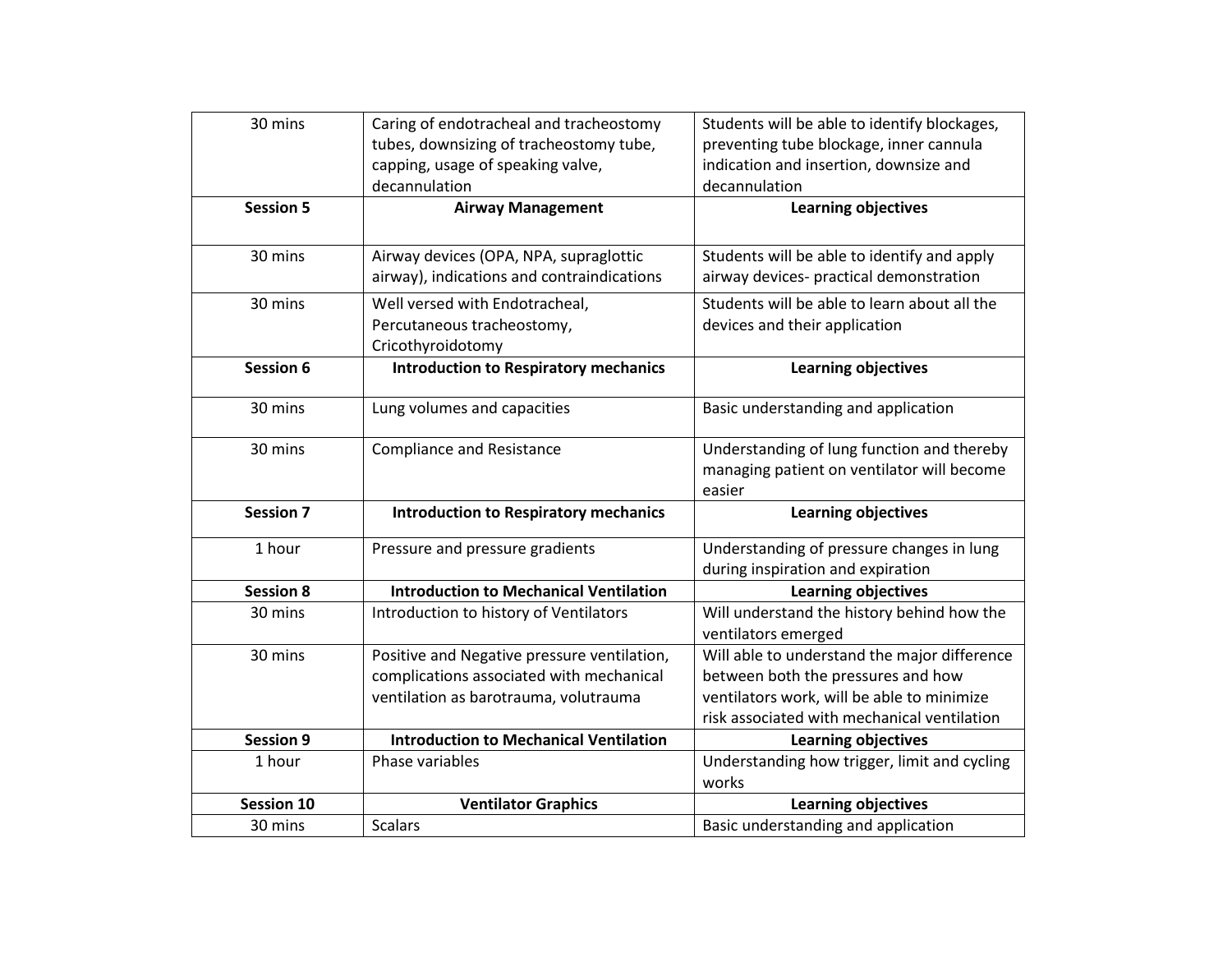| 30 mins           | Loops                                          | Basic understanding and application            |
|-------------------|------------------------------------------------|------------------------------------------------|
| <b>Session 11</b> | <b>Introduction to Mechanical Ventilation</b>  | <b>Learning objectives</b>                     |
| 30 mins           | Conventional and Non-conventional modes        | Will get to understand the simple and          |
|                   | of ventilation, closed and open loop of        | advanced modes of ventilation and              |
|                   | ventilation understanding                      | application                                    |
| 30 mins           |                                                | Students will be able to use and handle all    |
|                   | Understanding the user interface of the        | basic ventilators available in the hospitals;  |
|                   | ventilator and calibration                     | will know how to calibrate the machine.        |
|                   |                                                |                                                |
|                   |                                                |                                                |
| <b>Session 12</b> | <b>Ventilator Graphics</b>                     | <b>Learning objectives</b>                     |
| 30 mins           | Identifying common graphs on the ventilator    | Student will be demonstrated practically and   |
|                   | (airway obstruction, auto-PEEP, leak, flow     | they will be able to identify and              |
|                   | limitation, hysteresis, increased airway       | troubleshoot.                                  |
|                   | pressure)                                      |                                                |
| <b>Session 13</b> | <b>Modes of Mechanical Ventilation</b>         | <b>Learning objectives</b>                     |
| 30 mins           | Volume and Pressure control modes (VC, PC,     | Basic understanding of volume and pressure     |
|                   | AC, VC-AC, PC-AC)                              | control modes and apply, case scenarios will   |
|                   |                                                | be put and students will be able to            |
|                   |                                                | practically set the particular required mode.  |
| 30 mins           | Learning basic parameters settings             | Students will be able to adjust basic settings |
| <b>Session 14</b> | <b>Modes of Mechanical Ventilation</b>         | <b>Learning objectives</b>                     |
| 30 mins           | Learning weaning modes (SIMV, SIMV-VC,         | Students will be able to demonstrate and set   |
|                   | SIMV-PC, CPAP/PS)                              | the weaning mode.                              |
| 30 mins           | Understanding of advanced modes of             | Basic understanding and setting.               |
|                   | ventilation (PRVC, APRV)                       |                                                |
| <b>Session 15</b> | <b>Weaning modes of Mechanical Ventilation</b> | <b>Learning objectives</b>                     |
| 30 mins           | Learning weaning modes (SIMV, SIMV-VC,         | Students will be able to demonstrate and set   |
|                   | SIMV-PC, CPAP/PS)                              | the weaning mode.                              |
| 30 mins           | Understanding of advanced modes of             | Basic understanding and setting.               |
|                   | ventilation (PRVC, APRV)                       |                                                |
| <b>Session 16</b> | <b>Setting alarms</b>                          | <b>Learning objectives</b>                     |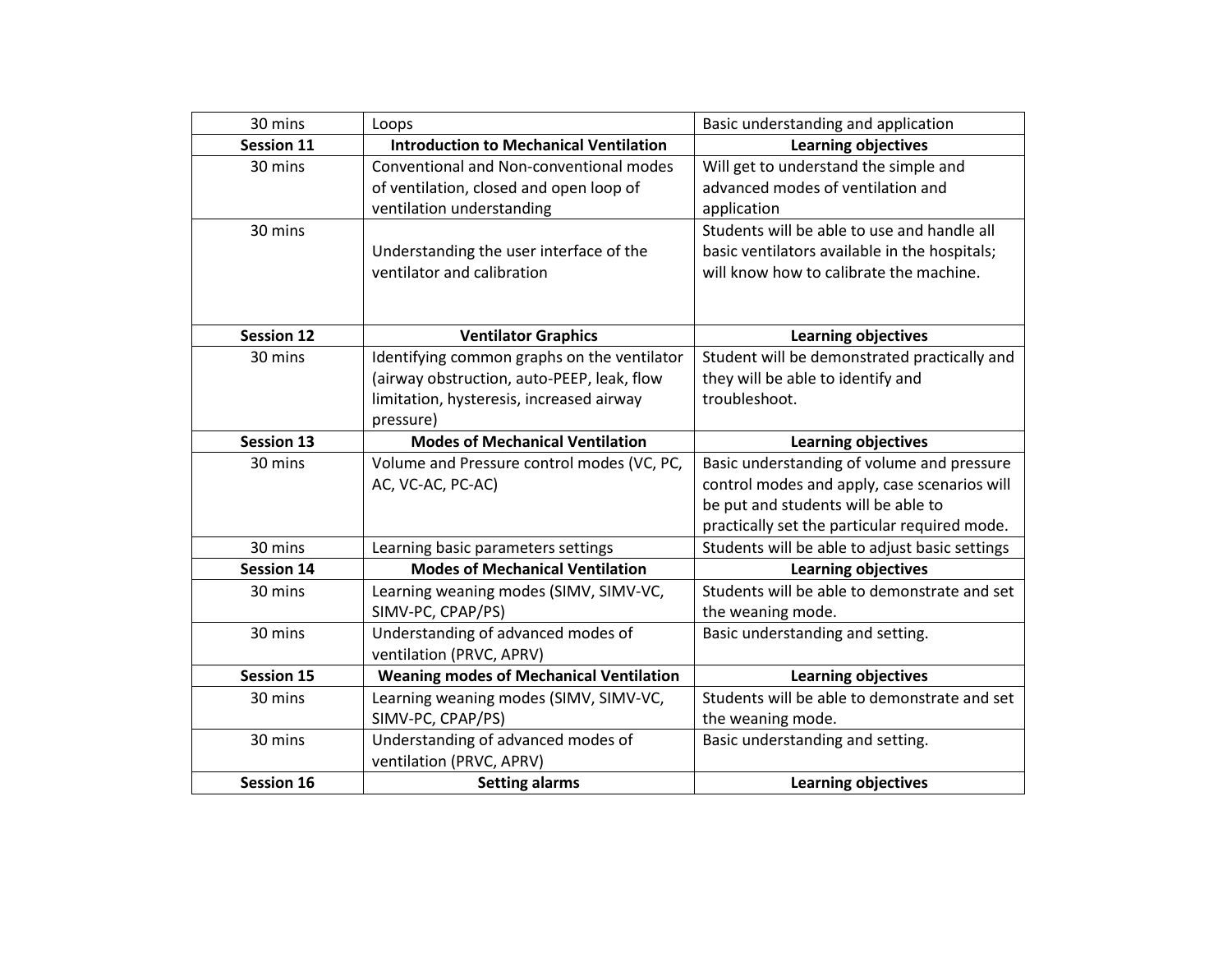| 30 mins           | Importance of alarms on mechanical       | Basic understanding of all the alarms,        |
|-------------------|------------------------------------------|-----------------------------------------------|
|                   | ventilator and setting                   | students will be able to set required higher  |
|                   |                                          | and lower alarm limit                         |
| 30 mins           | Troubleshooting basic and common alarms  | Students will be able to troubleshoot basic   |
|                   | in ICU (high PIP, low Mve, high RR, and  | alarms.                                       |
|                   | disconnection)                           |                                               |
| <b>Session 17</b> | Weaning from mechanical ventilation      | <b>Learning objectives</b>                    |
| 30 mins           | Definition and understanding of easy and | Student will be well versed with weaning      |
|                   | difficult weaning                        |                                               |
| 30 mins           |                                          | Will be able to learn the strategies of       |
|                   | Understanding weaning criteria           | weaning and apply practically                 |
| <b>Session 18</b> | Weaning from mechanical ventilation      | <b>Learning objectives</b>                    |
| 30 mins           | Weaning methods, RSBI, VC, NIF           | Students will be able to calculate and decide |
|                   |                                          | for weaning                                   |
|                   |                                          |                                               |
| 30 mins           | Monitoring during weaning                | Students will be able to monitor during       |
|                   |                                          | weaning and can take decision on              |
|                   |                                          | continuation or discontinuing weaning         |
|                   |                                          |                                               |
|                   |                                          |                                               |
| <b>Session 19</b> | <b>Extubation</b>                        | <b>Learning objectives</b>                    |
| 30 mins           | <b>Extubation criteria</b>               | Students will be able to understand           |
|                   |                                          | extubation procedure and criteria to be       |
|                   |                                          | fulfilled                                     |
| 30 mins           | Post extubation monitoring               | Students will be able to monitor post         |
|                   |                                          | extubation complications                      |
| <b>Session 20</b> | <b>Extubation</b>                        | <b>Learning objectives</b>                    |
| 30 mins           | Post extubation stridor management       | Students will be able to identify and manage  |
|                   |                                          | stridor                                       |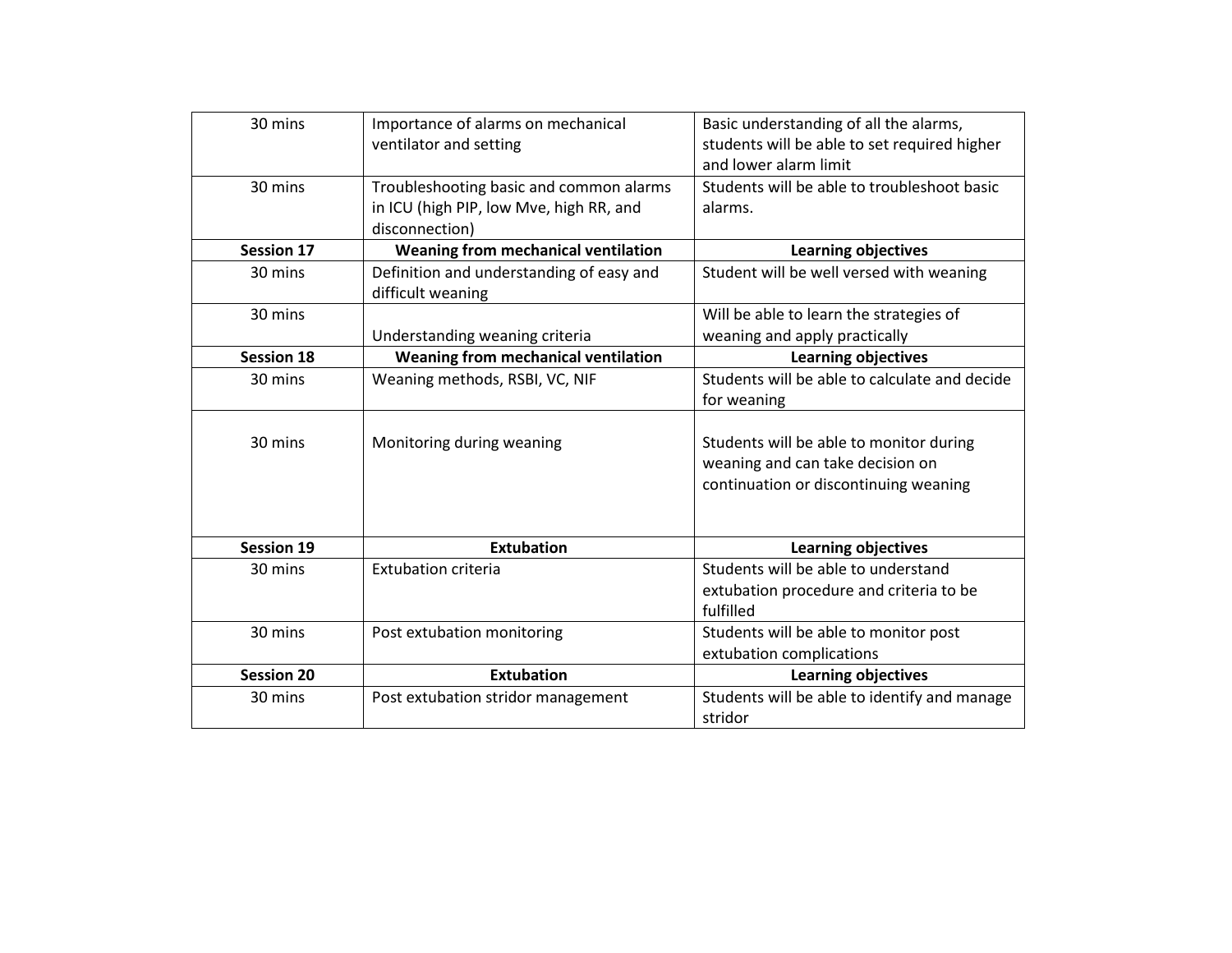| 30 mins           | Post extubation NIV application, Post<br>extubation requirement of re-intubation, re-<br>intubation preparation, difficult airway cart<br>preparation | Students will be able to understand and<br>apply NIV as electively or in emergency<br>required, Students will be able to identify<br>and monitor for re-intubation |
|-------------------|-------------------------------------------------------------------------------------------------------------------------------------------------------|--------------------------------------------------------------------------------------------------------------------------------------------------------------------|
| <b>Session 21</b> | <b>Storage and Delivery of medical gases</b>                                                                                                          | <b>Learning objectives</b>                                                                                                                                         |
| 30 mins           | Thorough knowledge with all gas supply<br>systems, understanding and using storage                                                                    | Students will be versed with compressed and<br>liquefied gases, H and E cylinders                                                                                  |
|                   | devices during transport                                                                                                                              |                                                                                                                                                                    |
| 30 mins           | High pressure reducing valves and low                                                                                                                 | Students will be able to understand,                                                                                                                               |
|                   | pressure gas flowmeters                                                                                                                               | calculate and estimate duration of liquid                                                                                                                          |
|                   |                                                                                                                                                       | oxygen cylinder gas flow                                                                                                                                           |
| <b>Session 22</b> | <b>Applied Pharmacology</b>                                                                                                                           | <b>Learning objectives</b>                                                                                                                                         |
| 30 mins           | Overview of airway pharmacology,                                                                                                                      | Students will be able to understand the                                                                                                                            |
|                   | adrenergic bronchodilators, mucolytics,                                                                                                               | airway pharmacology basics, indications and                                                                                                                        |
|                   | inhaled corticosteroids                                                                                                                               | application                                                                                                                                                        |
| 30 mins           | Indications, dosage, nebulizer devices (SVN,                                                                                                          | Students will be well versed with dosage of                                                                                                                        |
|                   | LVN, MESH nebulizers), mechanism of                                                                                                                   | all nebulizers and how to administer through                                                                                                                       |
|                   | action)                                                                                                                                               | nebulizer devices                                                                                                                                                  |
| <b>Session 23</b> | <b>Applied Pharmacology</b>                                                                                                                           | <b>Learning objectives</b>                                                                                                                                         |
| 30 mins           | Inhaled pulmonary vasodilators basic                                                                                                                  | Students will be able to understand the                                                                                                                            |
|                   | understanding (NO, Heliox therapy)                                                                                                                    | indication and adverse effects of the therapy                                                                                                                      |
| 30 mins           | Antimicrobial therapy                                                                                                                                 | Basic overview of antimicrobial inhaled                                                                                                                            |
|                   |                                                                                                                                                       | drugs                                                                                                                                                              |
| <b>Session 24</b> | <b>Care and Support</b>                                                                                                                               | <b>Learning objectives</b>                                                                                                                                         |
| 30 mins           | Caring of ventilator tubing, understanding                                                                                                            | Students will be able to care for the                                                                                                                              |
|                   | HME mechanism and care of the circuit                                                                                                                 | ventilatory circuit and manage during soiled                                                                                                                       |
|                   | connection, Heated humidification and                                                                                                                 | filters or water condensating in the circuit,                                                                                                                      |
|                   | caring                                                                                                                                                | application of heated humidifier                                                                                                                                   |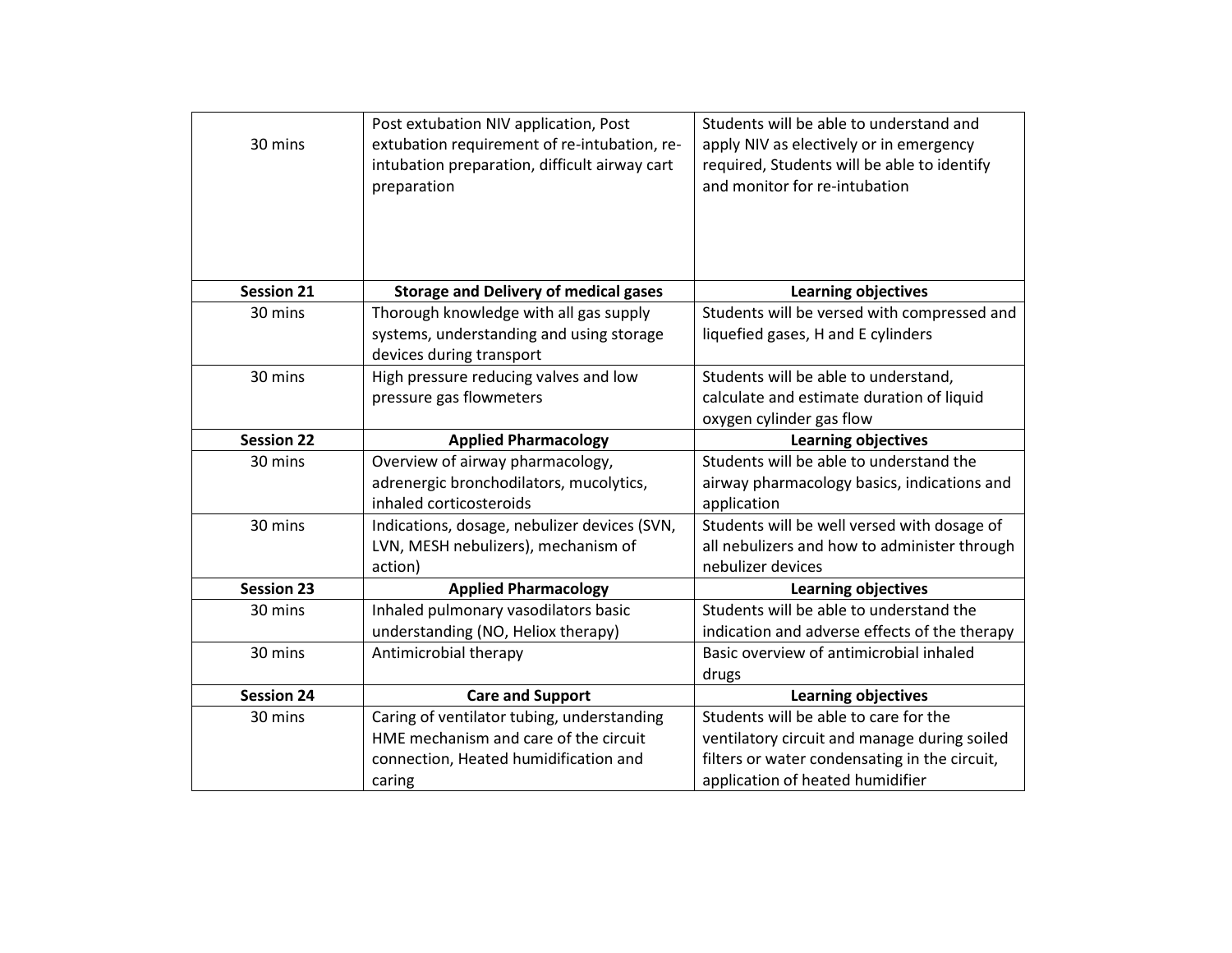| 30 mins           |                                              | Students will be able to apply the bundles     |
|-------------------|----------------------------------------------|------------------------------------------------|
|                   | VAP bundle and VAE overview (VAC, IVAC       | and manage infection practices in the          |
|                   | and PVAP)                                    | individual ICU                                 |
| <b>Session 25</b> | <b>Care and Support</b>                      | <b>Learning objectives</b>                     |
| 30 mins           | Mini BAL and Bronchoscopy understanding      | Basic understanding of Bronchoscopy            |
|                   |                                              | procedure will be able to assist and doing     |
|                   |                                              | mini BAL                                       |
| 30 mins           | Nutritional therapy basic, nutritional       | Students will be able to calculate energy      |
|                   | stewardship                                  | expenditure and indirect calorimetry           |
|                   |                                              |                                                |
| <b>Session 26</b> | <b>Care and Support</b>                      | Learning objectives                            |
| 1 hour            | ICU rehabilitation, homecare support         | Students will be able to make home care        |
|                   | overview                                     | plans                                          |
| <b>Session 27</b> | <b>Disinfection and Sterilization</b>        | <b>Learning objectives</b>                     |
| 30 mins           | Spaulding approach of disinfection and       | Students will be well versed with all          |
|                   | sterilization of patient care respiratory    | disinfection and steam sterilization           |
|                   | equipments                                   | techniques                                     |
|                   |                                              | Student will be able to understand             |
| 30 mins           | Disposable equipments                        | respiratory devices how many days can be       |
|                   |                                              | used when to disposed off                      |
| <b>Session 28</b> | <b>Disinfection and Sterilization</b>        | <b>Learning objectives</b>                     |
| 30 mins           | Infection control practices, minimize        | Students will be able to minimize infection    |
|                   | ventilator associated events                 | risk associated with mechanical ventilator     |
|                   |                                              | and oxygen therapy devices                     |
| 30 mins           | Discussion on all respiratory care devices,  | In the end of session students will be able to |
|                   | disinfection and sterilization techniques in | understand and well versed with all            |
|                   | short, Q/A session                           | disinfection and sterilization techniques.     |
| <b>Session 29</b> | <b>ECLS</b>                                  | <b>Learning objectives</b>                     |
| 30 mins           | Basic mentioning of ECMO and ECCOR           | Students will be able to understand basic      |
|                   | practices                                    | indications and complications                  |
|                   |                                              | Students will be able to set ventilator        |
| 30 mins           | Respiratory support during ECMO              | support, mode of ventilation, weaning          |
|                   |                                              | during ecmo, aerosol therapy                   |
| <b>Session 30</b> | Long term ventilation strategy               | Learning objectives                            |